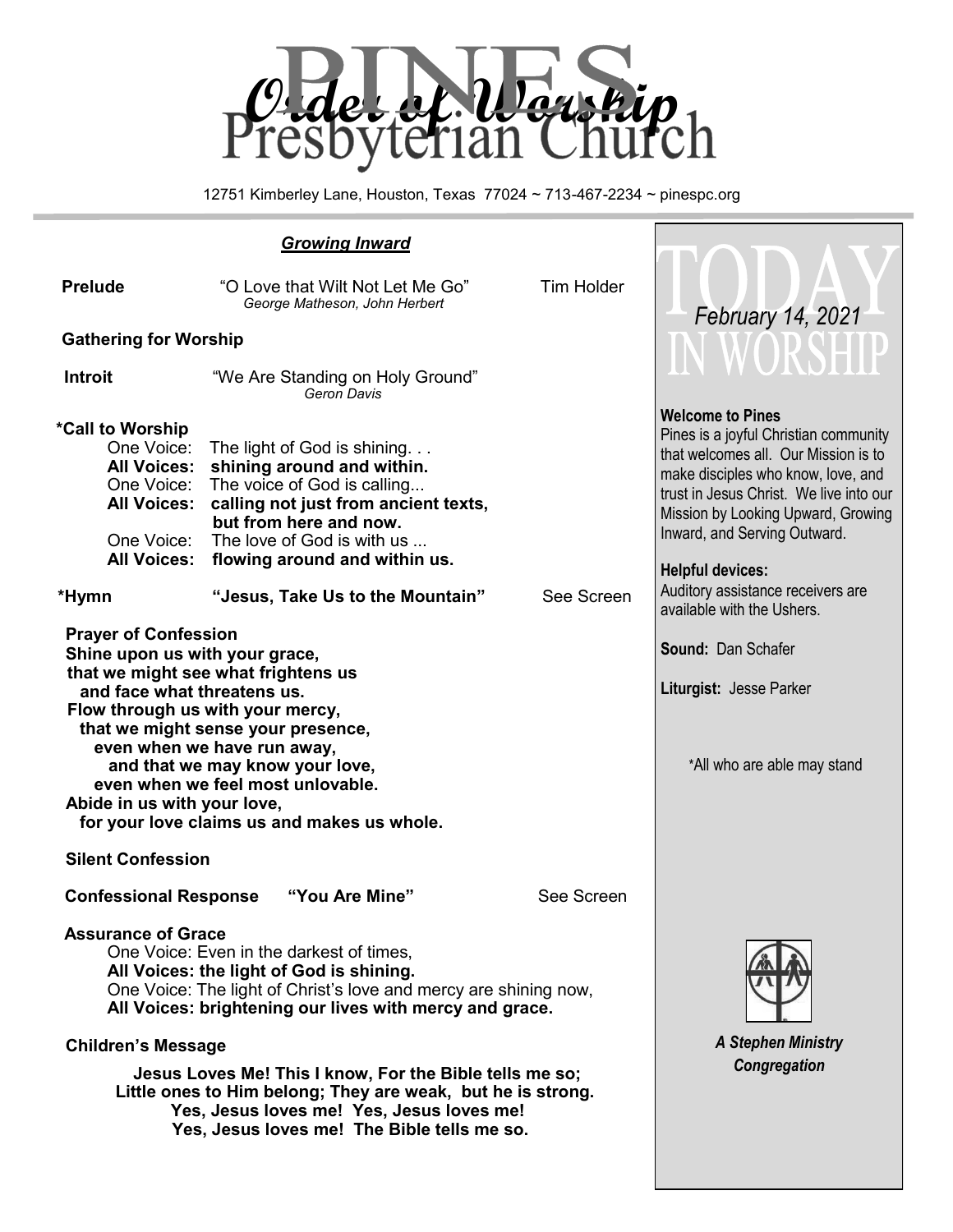#### *Looking Upward*

| <b>First Reading</b>        |                                                                                                                                                                                                                                                                                                                                                                                                                                                                                                                                                                                  | Mark 9:2-9                    | Our Father, who art in heaven,<br>hallowed be thy name. Thy                                                         |  |  |
|-----------------------------|----------------------------------------------------------------------------------------------------------------------------------------------------------------------------------------------------------------------------------------------------------------------------------------------------------------------------------------------------------------------------------------------------------------------------------------------------------------------------------------------------------------------------------------------------------------------------------|-------------------------------|---------------------------------------------------------------------------------------------------------------------|--|--|
| <b>Anthem</b>               | "O Perfect Love"<br>Arr/Victor Gumma                                                                                                                                                                                                                                                                                                                                                                                                                                                                                                                                             | <b>Bethel Strawser, Bells</b> | kingdom come, thy will be done, on<br>earth as it is in heaven. Give us this<br>day our daily bread; and forgive us |  |  |
| <b>Second Reading</b>       |                                                                                                                                                                                                                                                                                                                                                                                                                                                                                                                                                                                  | 2 Kings 2:1-12                | our debts, as we forgive our<br>debtors; and lead us not into                                                       |  |  |
| <b>Sermon</b>               | "Inseparable"                                                                                                                                                                                                                                                                                                                                                                                                                                                                                                                                                                    | Rev. Andy Gans                | temptation, but deliver us from evil.<br>For thine is the kingdom and the                                           |  |  |
| *Hymn                       | "Immortal, Invisible, God Only Wise"                                                                                                                                                                                                                                                                                                                                                                                                                                                                                                                                             | See Screen                    | power and the glory, forever.<br>Amen.                                                                              |  |  |
|                             | <b>Serving Outward</b>                                                                                                                                                                                                                                                                                                                                                                                                                                                                                                                                                           |                               |                                                                                                                     |  |  |
|                             | *Saying What We Believe (United Church of Canada)                                                                                                                                                                                                                                                                                                                                                                                                                                                                                                                                |                               |                                                                                                                     |  |  |
|                             | We are not alone, we live in God's world.<br>We believe in God:<br>who has created and is creating,<br>who has come in Jesus, the Word made flesh,<br>to reconcile and make new,<br>who works in us and others by the Spirit.<br>We trust in God.<br>We are called to be the church:<br>to celebrate God's presence,<br>to love and serve others,<br>to seek justice and resist evil,<br>to proclaim Jesus, crucified and risen,<br>our judge and our hope.<br>In life, in death, in life beyond death,<br>God is with us.<br>We are not alone.<br><b>Thanks be to God. Amen</b> |                               |                                                                                                                     |  |  |
| *Gloria Patri               | Glory be to the Father, and to the Son, and to the Holy Ghost;<br>As it was in the beginning, is now and ever shall be, world without end.<br>Amen. Amen.                                                                                                                                                                                                                                                                                                                                                                                                                        |                               |                                                                                                                     |  |  |
|                             | Prayers of the People and the Lord's Prayer                                                                                                                                                                                                                                                                                                                                                                                                                                                                                                                                      |                               |                                                                                                                     |  |  |
| <b>Hymn</b>                 | "Lord, the Light of Your Love Is Shining"                                                                                                                                                                                                                                                                                                                                                                                                                                                                                                                                        | See Screen                    |                                                                                                                     |  |  |
| *Charge and Benediction     |                                                                                                                                                                                                                                                                                                                                                                                                                                                                                                                                                                                  |                               |                                                                                                                     |  |  |
| <b>Benediction Response</b> | "The Trees of the Field"                                                                                                                                                                                                                                                                                                                                                                                                                                                                                                                                                         | See Screen                    |                                                                                                                     |  |  |
|                             | *Sending Out The Light of Christ                                                                                                                                                                                                                                                                                                                                                                                                                                                                                                                                                 |                               |                                                                                                                     |  |  |
| *Postlude                   | "My Savior's Love"<br>Charles H. Gabriel                                                                                                                                                                                                                                                                                                                                                                                                                                                                                                                                         |                               |                                                                                                                     |  |  |
|                             | Words printed by permission CCLI 998238<br>Portions of our liturgy are from The Abingdon Worship Annual 2020<br>Copyright © 2019 by Abingdon Press. Used by permission.                                                                                                                                                                                                                                                                                                                                                                                                          |                               |                                                                                                                     |  |  |

**The Lord's Prayer**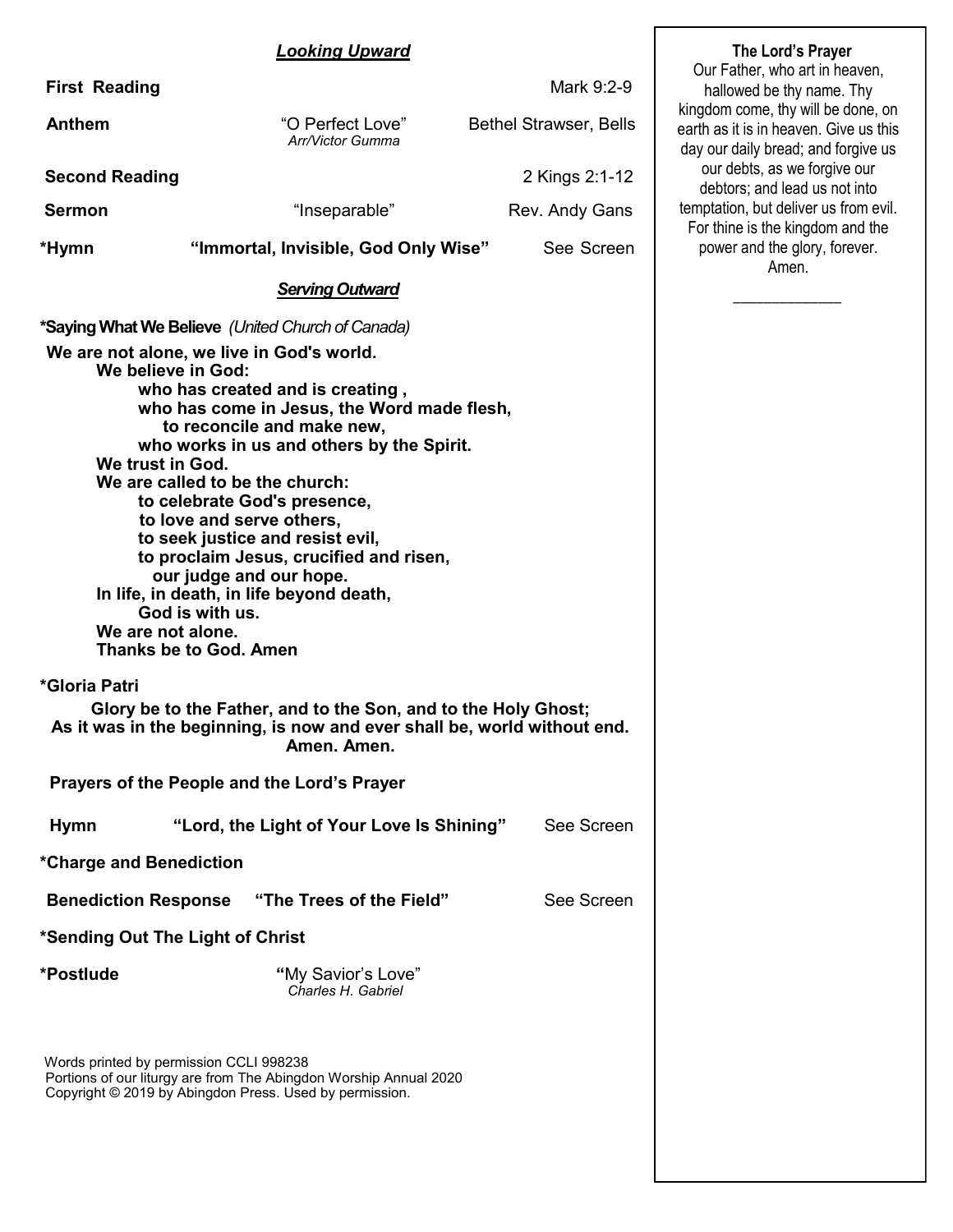# *Calendar for the Week of February 14, 2021*

| Today     | p.m.      | 5:00<br>8:00   | In-Car-Nation WorshipBack Parking Lot                                           |
|-----------|-----------|----------------|---------------------------------------------------------------------------------|
| Monday    | a.m./p.m. | 10:00          | Committee Minutes Due to Office                                                 |
| Tuesday   | a.m.      | 7:00           | Men's Bible Study(Meet by Zoom)                                                 |
| Wednesday | a.m.      | 11:00<br>12:00 | Ash Wednesday ServiceDrive thru-Kimberley lot                                   |
|           | p.m.      | 6:00           | Ash Wednesday Worship SeviceSanctuary/<br>Live Streaming on Web<br>and Facebook |
|           | p.m.      | 8:00           |                                                                                 |
| Thursday  | p.m.      | 1:00<br>5:00   |                                                                                 |
| Friday    | a.m./p.m. |                | Newsletter Articles Due to Office                                               |
| Saturday  | a.m.      | 9:00           |                                                                                 |
| Sunday    | a.m       | 9:00           |                                                                                 |
|           |           | 9:00           |                                                                                 |
|           |           | 9:15           | Adult Sunday School  Fellowship Hall                                            |
|           |           | 9:15           | Children's Family Style Sunday SchoolW12                                        |
|           |           | 9:15           | Youth Sunday SchoolHigh School Room                                             |
|           |           | 10:45          | Worship ServiceSanctuary/Live Streaming on Web<br>and Facebook                  |
|           | p.m.      | 5:00           | In-Car-Nation WorshipBack Parking Lot                                           |
|           | p.m.      | 8:00           |                                                                                 |



**Instagram.com/pineshouston**

**Get the latest announcements and reminders right before events happen. Find us here: https://twitter.com/HoustonPines.** 

 **Find us on Facebook www.facebook.comPinesPresbyterian Church-1425251917704955/**

 **The newsletter is available in the Narthex for those unable to access it online.**

#### **SERMON NOTES**